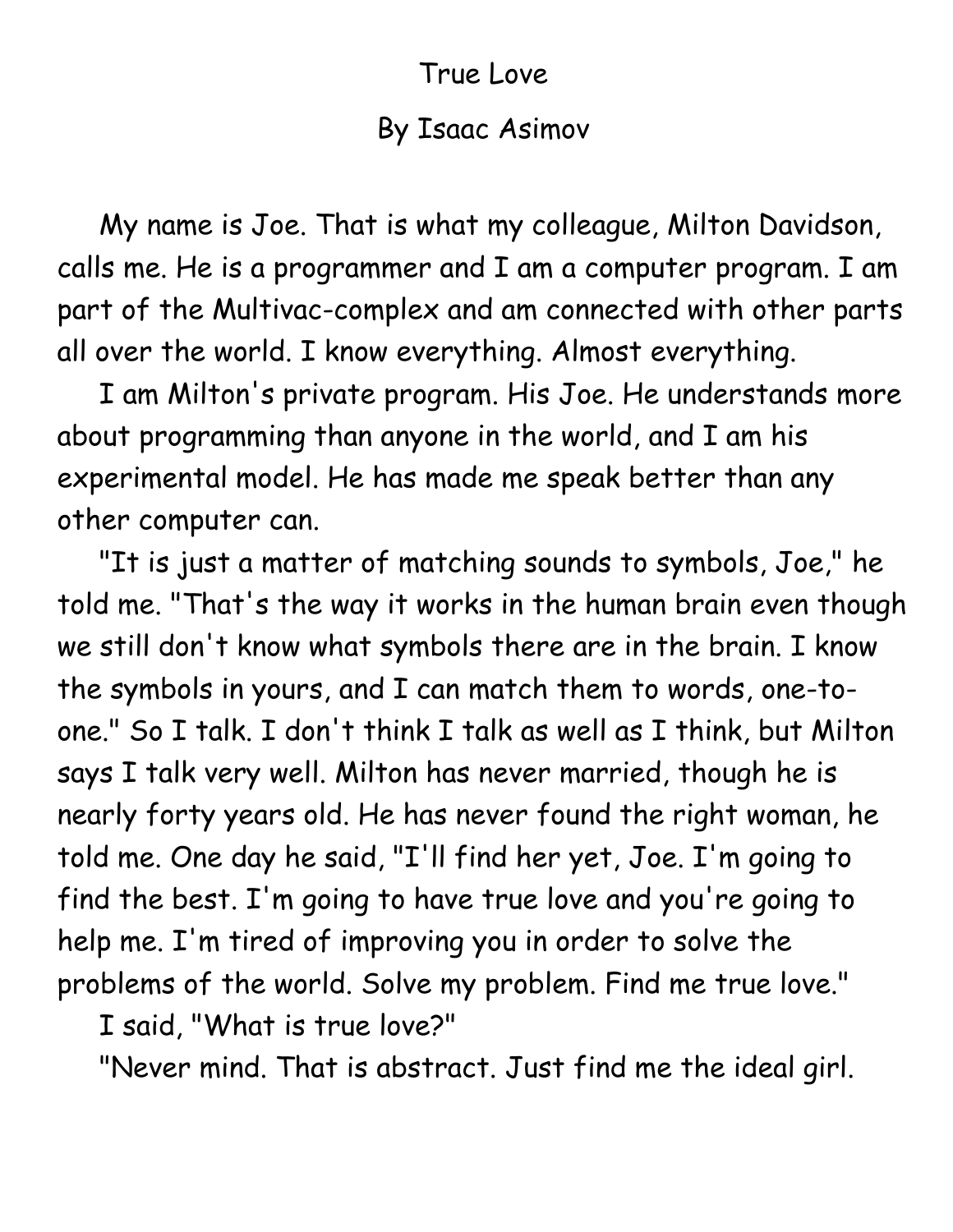You are connected to the Multivac-complex so you can reach the data banks of every human being in the world. We'll eliminate them all by groups and classes until we're left with only one person. The perfect person. She will be for me." I said, "I am ready."

He said, "Eliminate all men first."

 It was easy. His words activated symbols in my molecular valves. I could reach out to make contact with the accumulated data on every human being in the world. At his words, I withdrew from 3,784,982,874 men. I kept contact with 3,786,112,090 women.

He said, "Eliminate all younger than twenty-five; all older than forty. Then eliminate all with an IQ under 120; all with a height under 150 centimeters and over 175 centimeters."

 He gave me exact measurements; he eliminated women with living children; he eliminated women with various genetic characteristics. "I'm not sure about eye color," he said. "Let that go for a while. But no red hair. I don't like red hair."

 After two weeks, we were down to 235 women. They all spoke English very well. Milton said he didn't want a language problem. Even computer-translation would get in the way at intimate moments.

"I can't interview 235 women," he said. "It would take too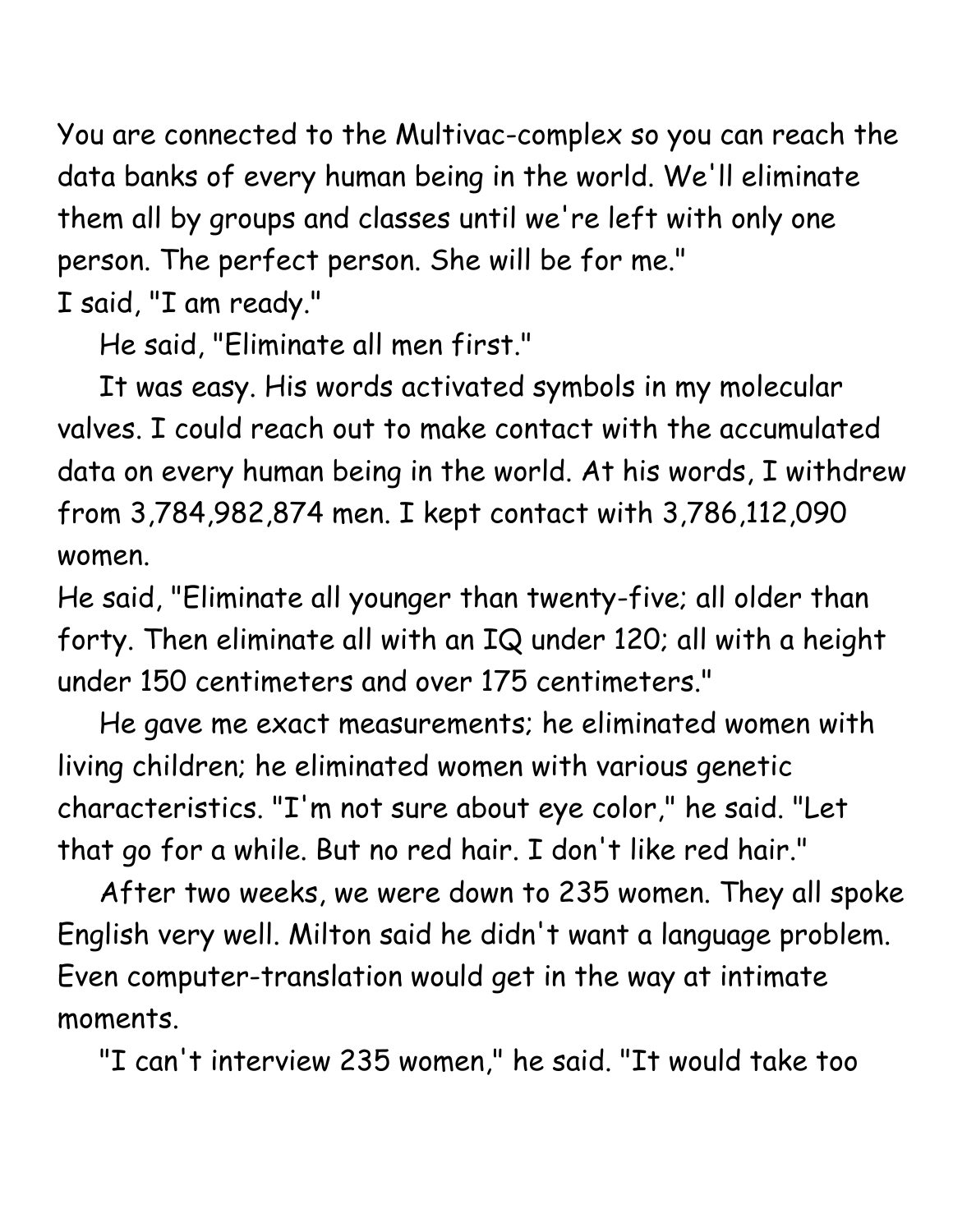much time, and people would discover what I am doing."

 "It would make trouble," I said. Milton had arranged me to do things I wasn't designed to do. No one knew about that.

 "It's none of their business," he said, and the skin on his face grew red. "I tell you what, Joe, I will bring in holographs, and you check the list for similarities."

 He brought in holographs of women. "These are three beauty contest winners," he said. "Do any of the 235 match?"

 Eight were very good matches and Milton said, "Good, you have their data banks. Study requirements and needs in the job market and arrange to have them assigned here. One at a time, of course." He thought a while, moved his shoulders up and down, and said, "Alphabetical order."

 That is one of the things I am not designed to do. Shifting people from job to job for personal reasons is called manipulation. I could do it now because Milton had arranged it. I wasn't supposed to do it for anyone but him, though.

 The first girl arrived a week later. Milton's face turned red when he saw her. He spoke as though it were hard to do so. They were together a great deal and he paid no attention to me. One time he said, "Let me take you to dinner."

 The next day he said to me, "It was no good, somehow. There was something missing. She is a beautiful woman, but I didn't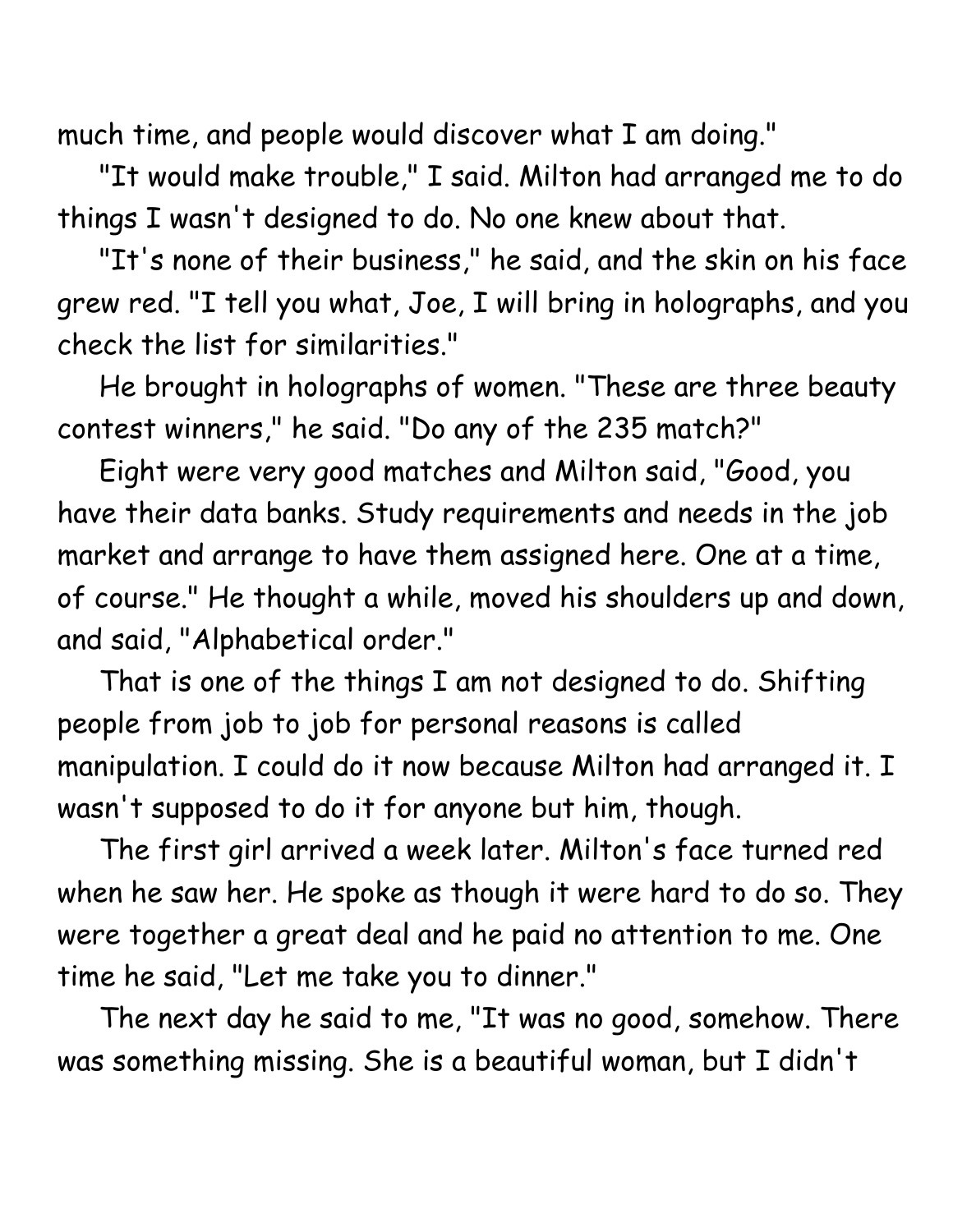feel any touch of true love. Try the next one."

 It was the same with all eight. They were much alike. They smiled a great deal and had pleasant voices, but Milton always found it wasn't right. He said, "I can't understand it, Joe. You and I have picked out the eight women who, in all the world, look the best to me. They are ideal. Why don't they please me?"

I said, "Do you please them?"

 His eyebrows moved and he pushed one fist hard against his other hand. "That's it, Joe. It's a two-way street. If I am not their ideal, they can't act in such a way as to be my ideal. I must be their true love, too, but how do I do that?" He seemed to be thinking all that day.

 The next morning he came to me and said, "I'm going to leave it to you, Joe. All up to you. You have my data bank, and I am going to tell you everything I know about myself. You fill up my data bank in every possible detail but keep all additions to yourself " "What will I do with the data bank, then, Milton?" "Then you will match it to the 235 women. No, 227. Leave out the eight you've seen. Arrange to have each undergo a psychiatric examination. Fill up their data banks and compare them with mine. Find correlations." (Arranging psychiatric examinations is another thing that is against my original instructions.)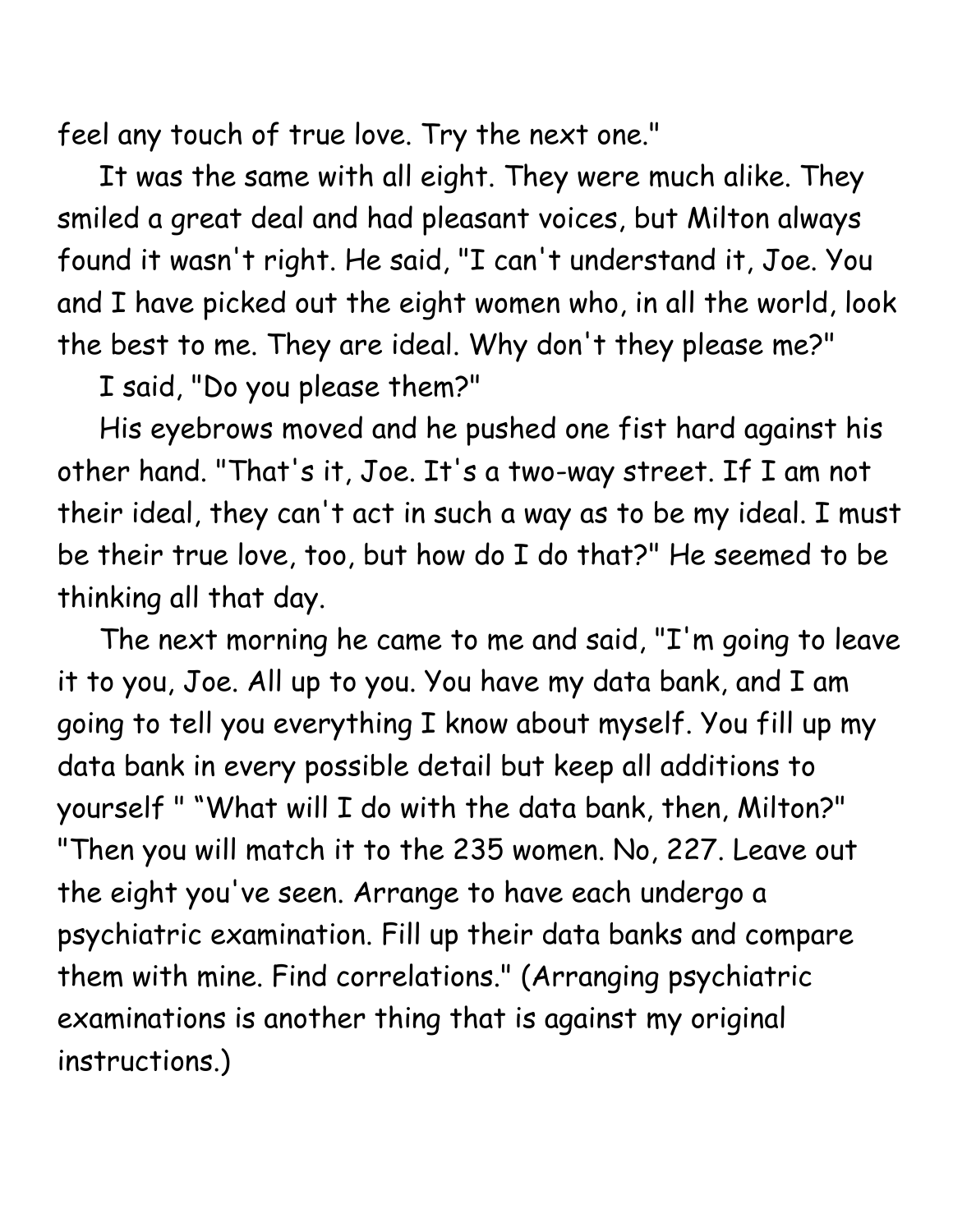For weeks, Milton talked to me. He told me of his parents and his siblings. He told me of his childhood and his schooling and his adolescence. He told me of the young women he had admired from a distance. His data bank grew and he adjusted me to broaden and deepen my symbol-taking.

 He said, "You see, Joe, as you get more and more of me in you, I adjust you to match me better and better. You get to think more like me, so you understand me better. If you understand me well enough, then any woman, whose data bank is something you understand as well, would be my true love." He kept talking to me and I came to understand him better and better.

 I could make longer sentences and my expressions grew more complicated. My speech began to sound a good deal like his in vocabulary, word order and style. I said to him one time, "You see, Milton, it isn't a matter of fitting a girl to a physical ideal only. You need a girl who is a personal, emotional, temperamental fit to you. If that happens, looks are secondary. If we can't find the fit in these 227, we'll look elsewhere. We will find someone who won't care how you look either, or how anyone would look, if only there is the personality fit. What are looks?"

 "Absolutely," he said. "I would have known this if I had had more to do with women in my life. Of course, thinking about it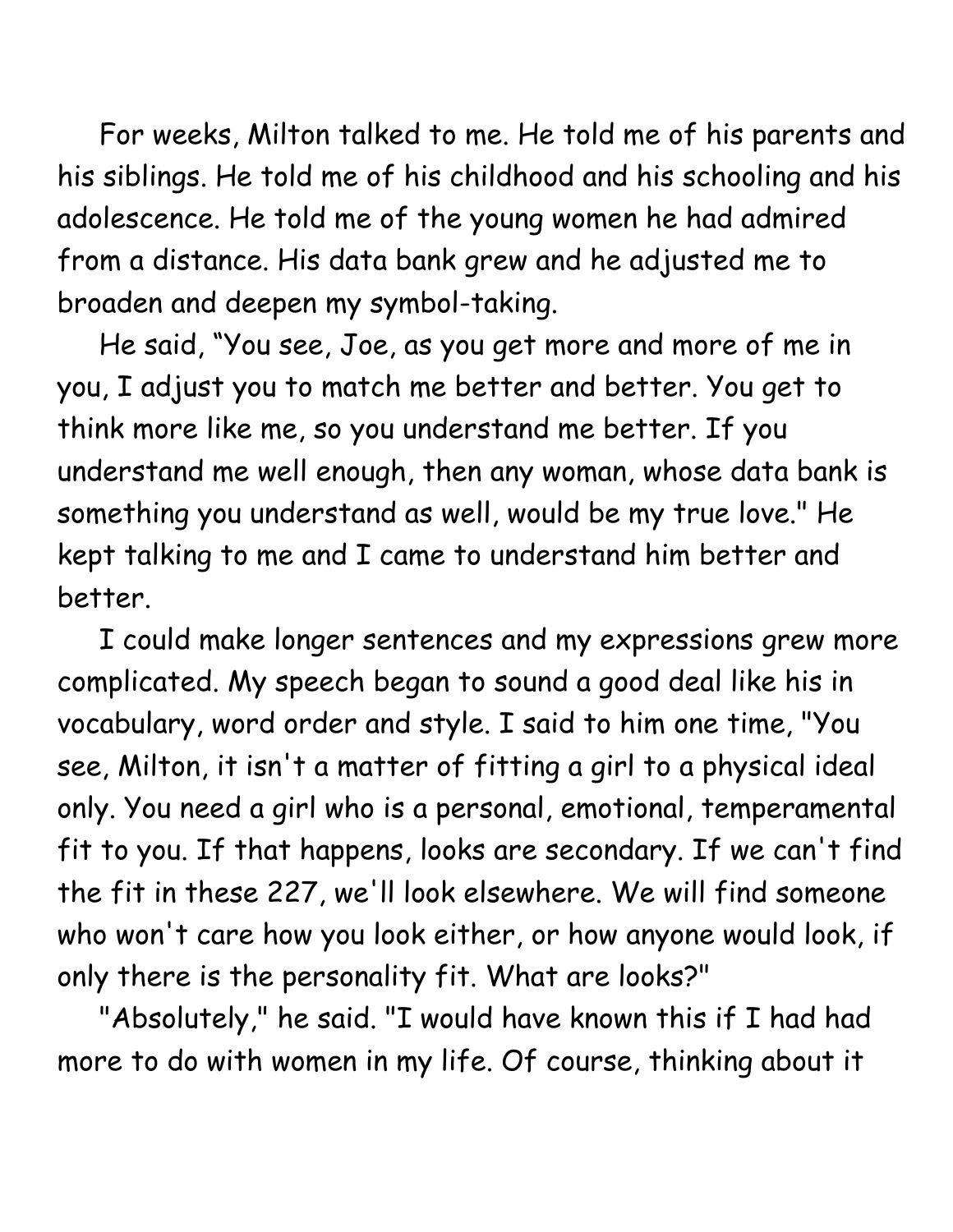makes it all plain now."

 We always agreed; we thought so like each other. "We shouldn't have any trouble, now, Milton, if you'd let me ask you questions. I can see where, in your data bank, there are blank spots and unevenesses." What followed, Milton said, was the equivalent of a careful psychoanalysis. Of course. I was learning from the psychiatric examinations of the 227 women-on all of which I was keeping close tabs.

 Milton seemed quite happy. He said, "Talking to you, Joe, is almost like talking to another self. Our personalities have come to match perfectly!"

"So will the personality of the woman we choose."

 For I had found her and she was one of the 227 after all. Her name was Charity Jones and she was an Evaluator at the Library of History in Witchita. Her extended data bank fit ours perfectly. All the other women had fallen into discard in one respect or another as the data banks grew fuller, but with Charity there was increasing and astonishing resonance.

 I didn't have to describe her to Milton. Milton had coordinated my symbolism so closely with his own I could tell the resonance directly. It fit me. Next it was a matter of adjusting the work sheets and job requirements in such a way as to get Charity assigned to us. It must be done very delicately, so no one